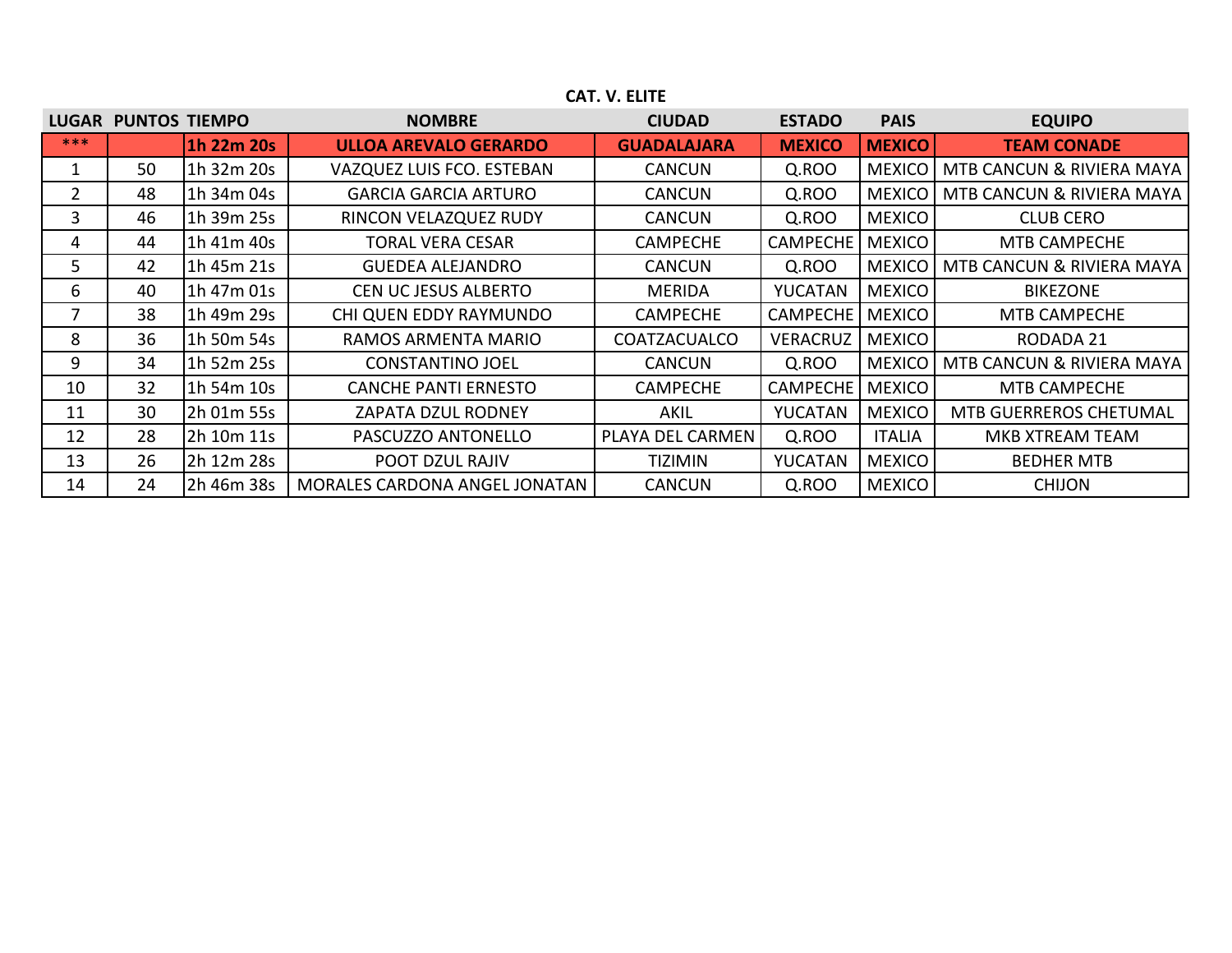| <b>FEMENIL ELITE</b> |               |               |                                 |                 |                  |               |                               |  |  |  |
|----------------------|---------------|---------------|---------------------------------|-----------------|------------------|---------------|-------------------------------|--|--|--|
| <b>LUGAR</b>         | <b>PUNTOS</b> | <b>TIEMPO</b> | <b>NOMBRE</b>                   | <b>CIUDAD</b>   | <b>ESTADO</b>    | <b>PAIS</b>   | <b>EQUIPO</b>                 |  |  |  |
| Elite Fem            | 50            | 1h 49m 46s    | PALOMO BOLDO CLARISA            | <b>MERIDA</b>   | YUCATAN          | <b>MEXICO</b> | <b>MIXBAAL</b>                |  |  |  |
|                      | 48            | 1h 51m 00s    | <b>GONZALES GAMBOA CINTHIA</b>  | <b>MERIDA</b>   | <b>YUCATAN</b>   | <b>MEXICO</b> | <b>WIFI-TEAM</b>              |  |  |  |
|                      | 46            | 2h 05m 17s    | <b>HERNANDEZ RIVAS SILVIA</b>   | <b>CHETUMAL</b> | Q.ROO            | <b>MEXICO</b> | <b>MTB GUERREROS CHETUMAL</b> |  |  |  |
| 4                    | 44            | 2h 11m 52s    | LOPEZ GALICIA YUMI IBETH        | DF              | <b>MEXICO DF</b> | <b>MEXICO</b> | <b>GUERREROS MTB</b>          |  |  |  |
|                      | 42            | 2h 19m 36s    | ALDANA PUERTO KARLA             | <b>MERIDA</b>   | <b>YUCATAN</b>   | <b>MEXICO</b> | <b>XEEK</b>                   |  |  |  |
| 6                    | 40            | 2h 21m 08s    | <b>CEN UC MARIA DEL LOURDES</b> | <b>MERIDA</b>   | <b>YUCATAN</b>   | <b>MEXICO</b> | <b>BIKEZONE</b>               |  |  |  |
|                      | 38            | 2h 40m 00s    | OROZCO CASTRO AIDA GPE          | <b>MERIDA</b>   | <b>YUCATAN</b>   | <b>MEXICO</b> | <b>XEEK</b>                   |  |  |  |
| <b>DNS</b>           | 0             |               | PALOMO AVILA PRISCILA           | <b>CHETUMAL</b> | Q.ROO            | <b>MEXICO</b> | <b>MTB PASHA GROUP</b>        |  |  |  |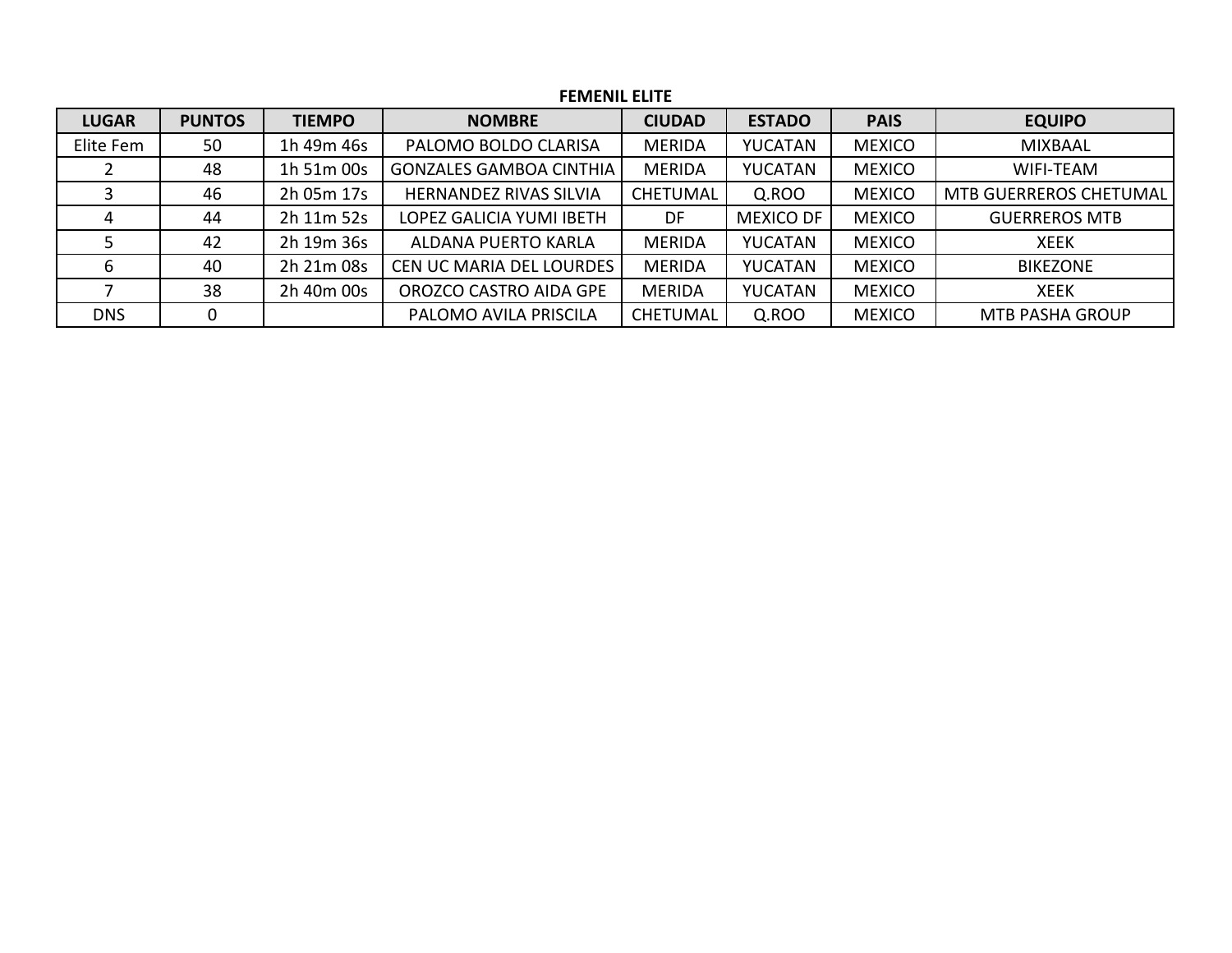|              |               |               | <b>CAT. JUVENIL 14-16</b>        |                      |                 |                             |
|--------------|---------------|---------------|----------------------------------|----------------------|-----------------|-----------------------------|
| <b>LUGAR</b> | <b>PUNTOS</b> | <b>TIEMPO</b> | <b>NOMBRE</b>                    | <b>CIUDAD</b>        | <b>ESTADO</b>   | <b>EQUIPO</b>               |
|              | 50            | 1h 00m 12s    | ESTRELLA CERVANTES WILBERT S.    | <b>CAMPECHE</b>      | <b>CAMPECHE</b> | <b>FOX XTREME</b>           |
| $2^{\circ}$  | 48            | 1h 03m 56s    | <b>REGUERA MENDEZ RAUL</b>       | <b>MERIDA</b>        | YUCATAN         | <b>DIRT RIDERS</b>          |
| 3            | 46            | 1h 05m 32s    | <b>UCAN YEH AMARAL</b>           | <b>CAMPECHE</b>      | <b>CAMPECHE</b> | <b>FOX XTREME</b>           |
| 4            | 44            | 1h 08m 22s    | <b>CAMARA PATRON FERNANDO</b>    | <b>MERIDA</b>        | Q.ROO           | <b>BICICHOBIS</b>           |
| 5.           | 42            | 1h 15m 46s    | CASTILLO CEVALLOS ESTEBAN        | <b>MERIDA</b>        | YUCATAN         |                             |
| 6            | 40            | 1h 17m 34s    | <b>GRANADILLO HEREDIA DIEGO</b>  | <b>CD DEL CARMEN</b> |                 | MTB CHAMPIONS CD DEL CARMEN |
|              | 38            | 1h 22m 44s    | OCH RICO HENRRY ARIEL            | <b>DZIBALCHE</b>     | <b>CAMPECHE</b> | <b>CKLETOS</b>              |
| 8            | 36            | 1h 24m 32s    | INTERIAN MAY JOSE FERNANDO       | <b>CALKINI</b>       | <b>CAMPECHE</b> | <b>REALES MTB</b>           |
| 9            | 34            | 1h 28m 14s    | <b>MAYA MORALES JOSHUA ARATH</b> | <b>CANCUN</b>        | Q.ROO           | <b>CHIJON</b>               |
| 10           | 32            | 1h 33m 12s    | RAMIREZ MONTERO GERMAN           | <b>BECAL</b>         | <b>CAMPECHE</b> | <b>REALES MTB CALKINI</b>   |
| 11           | 30            | 1h 35m 24s    | PEON LOPEZ DANIEL                | <b>MERIDA</b>        | YUCATAN         | <b>BICICHOBIS</b>           |
| 12           | 28            | 1h 39m 31s    | CARDEÑA ROBLES RICHARD           | <b>TIZIMIN</b>       | YUCATAN         | <b>BEDHER MTB</b>           |
| <b>DNF</b>   | 1             |               | PACHECO BURGOS ROGER VLADIMIR    | <b>TICUL</b>         | YUCATAN         | <b>VAIKERS TICUL</b>        |
| <b>DNF</b>   | 1             |               | SANCHEZ ROMERO MANUEL A.         | <b>CHETUMAL</b>      | Q.ROO           | RUEDA LIBRE MTB-XC          |
| <b>DNS</b>   |               |               | PRADO GOMEZ RUBEN IGNACIO        | TULUM                | Q.ROO           |                             |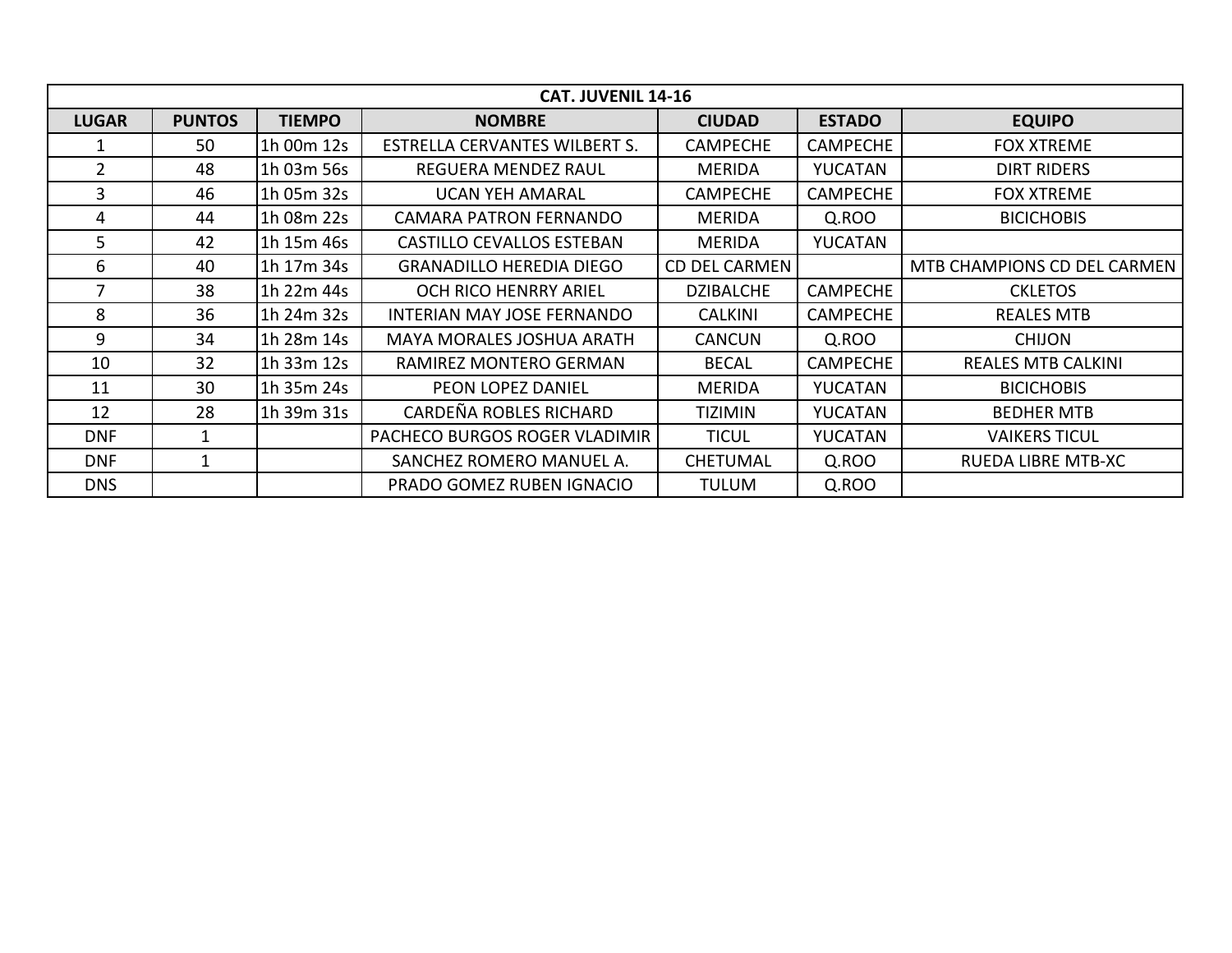| <b>LUGAR</b>   | <b>PUNTOS</b> | <b>TIEMPO</b> | <b>NOMBRE</b>                    | <b>CIUDAD</b>        | <b>ESTADO</b>   | <b>PAIS</b>   | <b>EQUIPO</b>          |
|----------------|---------------|---------------|----------------------------------|----------------------|-----------------|---------------|------------------------|
|                | 50            | 1h 16m 20s    | PAAT BARRIENTOS MANUEL           | <b>CAMPECHE</b>      | <b>CAMPECHE</b> | <b>MEXICO</b> | MTB CAMPECHE           |
| $\overline{2}$ | 48            | 1h 24m 24s    | CAN PALOMO MANUEL JESUS          | <b>CAMPECHE</b>      | <b>CAMPECHE</b> | <b>MEXICO</b> | MTB CAMPECHE           |
| 3              | 46            | 1h 29m 27s    | AYIL NAAL JOSE LUIS              | <b>CALKINI</b>       | <b>CAMPECHE</b> | <b>MEXICO</b> | <b>CKLETOS</b>         |
| 4              | 44            | 1h 31m 05s    | ACEVEDO MATOZ ERNESTO ISAIAS     | <b>CHETUMAL</b>      | Q.ROO           | <b>MEXICO</b> | <b>MTB PASHA GROUP</b> |
| 5.             | 42            | 1h 38m 04s    | <b>BALAM ONTIVEROS ARVIN</b>     | <b>TIZIMIN</b>       | YUCATAN         | <b>MEXICO</b> | MTB LOBOS              |
| 6              | 40            | 1h 45m 35s    | <b>GOMEZ GARCIA EDGAR</b>        | MERIDA               | YUCATAN         | <b>MEXICO</b> | <b>XEEK MTB CLUB</b>   |
|                | 38            | 1h 49m 47s    | <b>UC CHAN RIGEL</b>             | <b>MERIDA</b>        | YUCATAN         | <b>MEXICO</b> | <b>PANTERAS</b>        |
|                | 36            | 1h 51m 30s    | RAMIRES MORA ARTURO              | <b>MERIDA</b>        | YUCATAN         | <b>MEXICO</b> | <b>DRAMA BIKERS</b>    |
| 8              | 34            | 2h 01m 16s    | RIVAS MENDEZ LENNIN RICARDO      | MERIDA               | YUCATAN         | <b>MEXICO</b> | <b>XEEK MTB CLUB</b>   |
| 9              | 32            | 2h 05m 56s    | <b>HERNANDZ BOTELLA CASSIEL</b>  | <b>MERIDA</b>        | YUCATAN         | <b>MEXICO</b> | <b>PANTERAS</b>        |
| 10             | 30            | 2h 15m 28s    | ALCOCER HERRERA ADAN             | <b>MERIDA</b>        | YUCATAN         | <b>MEXICO</b> | <b>XEEK MTB CLUB</b>   |
| 11             | 28            | 2h 29m 17s    | ALCOCER HERRERA ALEJANDRO        | <b>MERIDA</b>        | YUCATAN         | <b>MEXICO</b> | <b>XEEK MTB CLUB</b>   |
| 12             | 26            | 2h 41m 50s    | EHUAN CAMBRANIS ALONSO           | <b>MERIDA</b>        | <b>YUCATAN</b>  | <b>MEXICO</b> | <b>PANTERAS</b>        |
| <b>DNF</b>     |               |               | RODRIGUEZ CASILLAS ANGEL JUAQUIN | <b>CHETUMAL</b>      | Q.ROO           | <b>MEXICO</b> | <b>MOTOR PARK</b>      |
| <b>DNF</b>     |               |               | <b>KU BALAM GEOVANNI</b>         | VALLADOLID           | YUCATAN         | <b>MEXICO</b> | <b>ARMADILLOS</b>      |
| <b>DNS</b>     | $\Omega$      |               | SANCHEZ RAMIREZ INRI NICOLAD     | <b>CD DEL CARMEN</b> | <b>CAMPECHE</b> | <b>MEXICO</b> | <b>MTB CHAMPIONS</b>   |
| <b>DNS</b>     | $\Omega$      |               | KUK VILLAGOMEZ CRISTOBAL DANIEL  | <b>CHETUMAL</b>      | Q.ROO           | <b>MEXICO</b> | <b>MOTOR PARK</b>      |

**CAT. SUB-23**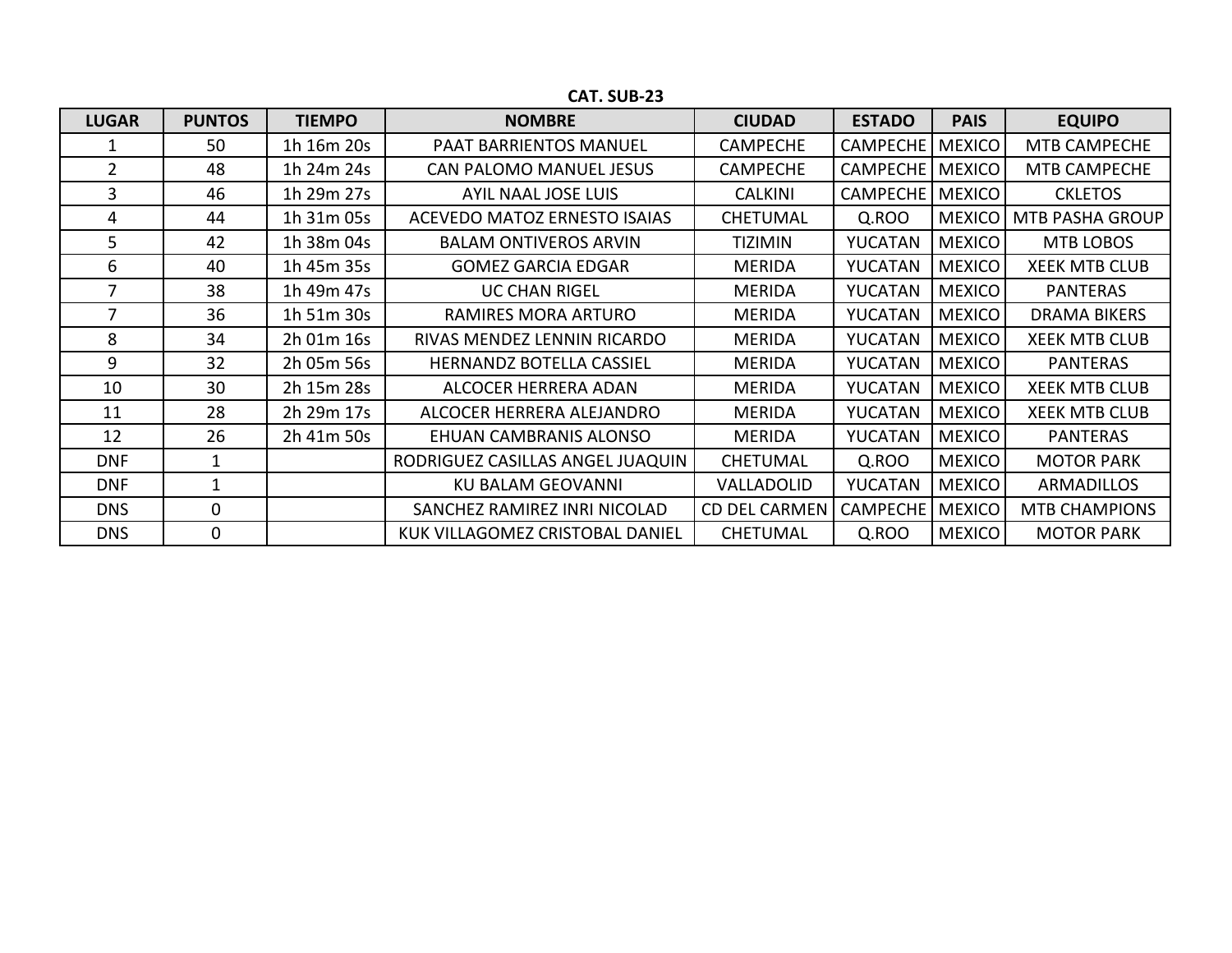| <b>LUGAR</b>   | <b>PUNTOS</b> | <b>TIEMPO</b> | <b>NOMBRE</b>                       | <b>CIUDAD</b>   | <b>ESTADO</b>   | <b>PAIS</b>   | <b>EQUIPO</b>             |
|----------------|---------------|---------------|-------------------------------------|-----------------|-----------------|---------------|---------------------------|
|                | 50            | 1h 21m 05s    | <b>CERVANTES POOT CARLOS MARTIN</b> | <b>CAMPECHE</b> | <b>CAMPECHE</b> | <b>MEXICO</b> | <b>VISSION JAGUARES</b>   |
| $\overline{2}$ | 48            | 1h 26m 34s    | <b>MATUS SOLIS JOSE ARMANDO</b>     | <b>CHETUMAL</b> | Q.ROO           | <b>MEXICO</b> | <b>MOTOR PARK</b>         |
| 3              | 46            | 1h 28m 02s    | <b>CEN UC JUAN CARLOS</b>           | <b>MERIDA</b>   | YUCATAN         | <b>MEXICO</b> | <b>BIKEZONE</b>           |
| 4              | 44            | 1h 32m 13s    | <b>BAZAN HEREDIA ALLAN</b>          | <b>MERIDA</b>   | YUCATAN         | <b>MEXICO</b> | <b>XEEK</b>               |
| 5              | 42            | 1h 38m 38s    | LOPEZ LIMA CARLOS SALVADOR          | <b>BACALAR</b>  | Q.ROO           | <b>MEXICO</b> | MTB-LAGOON RIDERS BACALAR |
| 6              | 40            | 1h 48m 01s    | <b>CANUL GONZALES JORGE MANUEL</b>  | <b>MERIDA</b>   | YUCATAN         | <b>MEXICO</b> | <b>WIFI-TEAM</b>          |
| $\overline{7}$ | 38            | 1h 48m 50s    | SANCHEZ CHAVEZ CARLOS JULIAN        | <b>TIZIMIN</b>  | YUCATAN         | <b>MEXICO</b> |                           |
| 8              | 36            | 1h 48m 04s    | LOPEZ BAUTISTA JOSE EDUARDO         | <b>MERIDA</b>   | YUCATAN         | <b>MEXICO</b> | RODADA 21                 |
| 9              | 34            | 2h 04m 46s    | VAZQUES HERNANDEZ RODRIGO           | <b>MERIDA</b>   | YUCATAN         | <b>MEXICO</b> | <b>CKLETOS</b>            |
| 10             | 32            | 2h 05m 35s    | PAREDES CHAN JORGE ANTONIO          | <b>MERIDA</b>   | YUCATAN         | <b>MEXICO</b> | <b>CKLETOS</b>            |
| 11             | 30            | 2h 06m 46s    | LEBRIJA CASTAÑEDA DIEGO IVAN        | <b>MERIDA</b>   | YUCATAN         | <b>MEXICO</b> | <b>PANTERAS</b>           |
| 12             | 28            | 2h 07m 13s    | MAGAÑA PACHECO PASTOR               | <b>MERIDA</b>   | YUCATAN         | <b>MEXICO</b> | <b>CKLETOS</b>            |
| 13             | 26            | 2h 08m 11s    | ALONSO AGUAYO JOSE HUMBERTO         | <b>MERIDA</b>   | YUCATAN         | <b>MEXICO</b> | <b>CICLOPOLIS</b>         |
| <b>DNF</b>     | $\mathbf{1}$  |               | AGUILAR VALENCIA SALVADOR           | <b>MERIDA</b>   | YUCATAN         | <b>MEXICO</b> |                           |
| <b>DNF</b>     | $\mathbf{1}$  |               | LOPEZ BAUTISTA LUIS ALBERTO         | <b>MERIDA</b>   | YUCATAN         | <b>MEXICO</b> | <b>RODADA 21</b>          |
| <b>DNF</b>     | $\mathbf{1}$  |               | LOPEZ SALAZAR ALFONSO               | <b>MERIDA</b>   | YUCATAN         | <b>MEXICO</b> |                           |
| <b>DNF</b>     | 1             |               | <b>MENDOZA EHUAN MALAKIAS</b>       | <b>MERIDA</b>   | YUCATAN         | <b>MEXICO</b> |                           |
| <b>DNF</b>     | $\mathbf{1}$  |               | PERAZA CASTILLO GERARDO ERNESTO     | <b>MERIDA</b>   | YUCATAN         | <b>MEXICO</b> | <b>LA TROPA</b>           |
| <b>DNS</b>     | $\mathbf 0$   |               | BAÑUELOS GONZALES GAZZTONE          | <b>MERIDA</b>   | YUCATAN         | <b>MEXICO</b> | <b>DIRT RIDERS</b>        |
| <b>DNS</b>     | $\mathbf{0}$  |               | MARIN AGUILAR EDER ERNESTO          | <b>CHETUMAL</b> | Q.ROO           | <b>MEXICO</b> | <b>CHETUBIKERS</b>        |
| <b>DNS</b>     | $\mathbf 0$   |               | <b>MARTIN EHUAN ARTURO</b>          | <b>TIZIMIN</b>  | YUCATAN         | <b>MEXICO</b> | MTB LOBOS                 |
| <b>DNS</b>     | 0             |               | PERDOMO HERNANDEZ JORGE             | <b>MERIDA</b>   | YUCATAN         | <b>MEXICO</b> | <b>DIRT RIDERS</b>        |

**CAT. V. 24.29**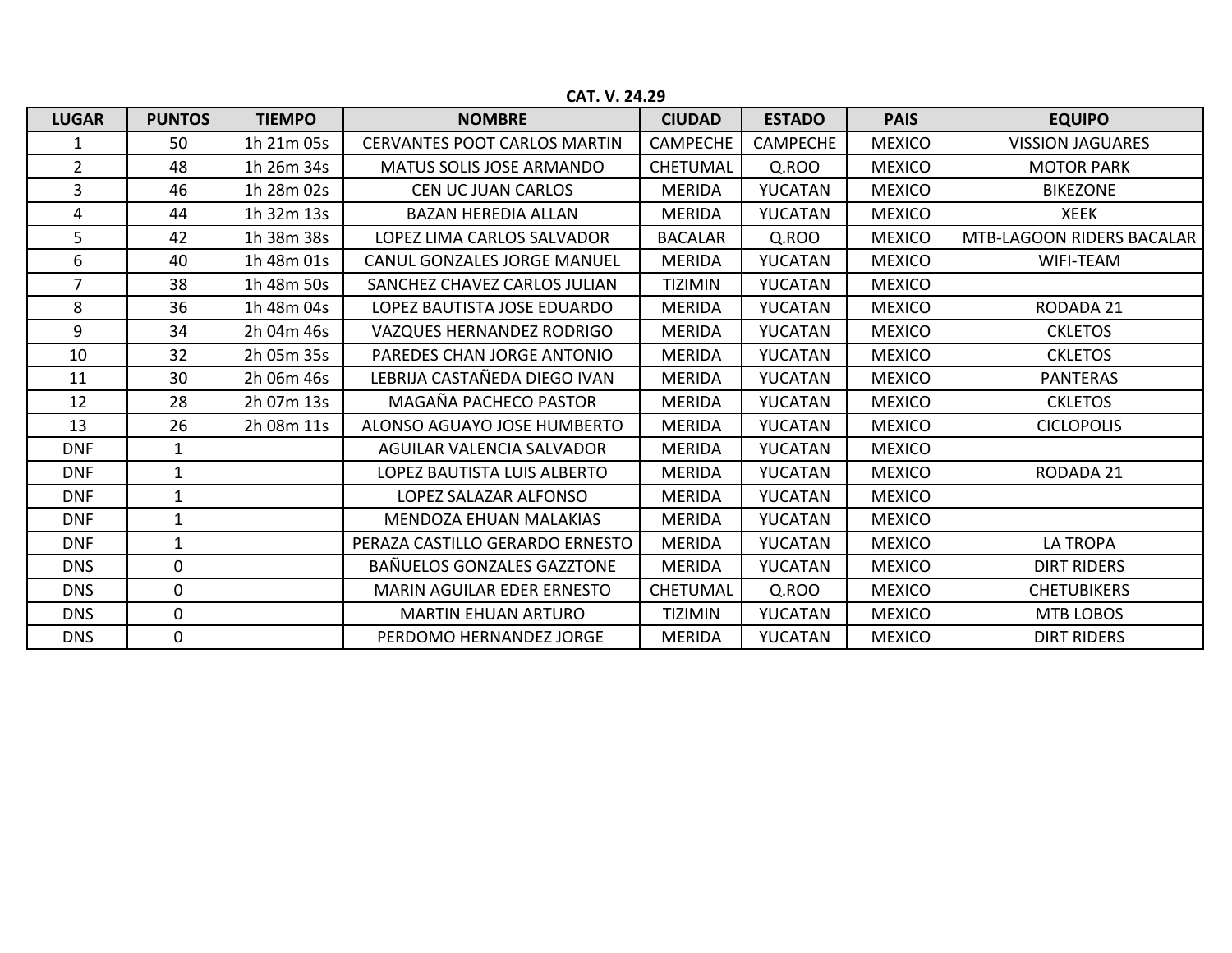**CAT. V. 30-39**

| <b>LUGAR</b>   | <b>PUNTOS</b>  | <b>TIEMPO</b> | <b>NOMBRE</b>                  | <b>CIUDAD</b>          | <b>ESTADO</b>   | <b>EQUIPO</b>              |
|----------------|----------------|---------------|--------------------------------|------------------------|-----------------|----------------------------|
| $\mathbf{1}$   | 50             | 1h 18m 12s    | <b>DZUL ALCOCER GERARDO</b>    | VALLADOLID             | YUCATAN         | <b>ARMADILLOS</b>          |
| $\overline{2}$ | 48             | 1h 20m 33s    | OSCEGUERA MORALES JUAN CARLOS  | <b>MERIDA</b>          | YUCATAN         | <b>LA TROPA</b>            |
| 3              | 46             | 1h 23m 13s    | SALAZAR CACERES WIBERT OSWALDO | <b>MERIDA</b>          | YUCATAN         | <b>BIKE ZONE</b>           |
| 4              | 44             | 1h 24m 14s    | PERCASTRE CANUL ERICK          | <b>CHETUMAL</b>        | Q.ROO           | <b>MTB TEAM WOLVES</b>     |
| 5              | 42             | 1h 26m 45s    | <b>BONILLA JONATHAN</b>        | <b>MERIDA</b>          | YUCATAN         | MTB CANCUN & RIVIERA MAYA  |
| 6              | 40             | 1h 28m 17s    | MAYORAL RODRIGUEZ ANTONIO      | VALLADOLID             | YUCATAN         | <b>ARMADILLOS</b>          |
| $\overline{7}$ | 38             | 1h 33m 00s    | LOPEZ ARELLANES FERNANDO       | <b>TULUM</b>           | Q.ROO           | <b>TULUM BIKERS</b>        |
| 8              | 36             | 1h 34m 20s    | FRANCO GUEVARA JUAN JOSE       | <b>MERIDA</b>          | YUCATAN         | <b>CKLETOS</b>             |
| 9              | 34             | 1h 34m 50s    | LOEZA ARANDA CARLOS FERNANDO   | <b>TIZIMIN</b>         | YUCATAN         | <b>BEDHER MTB</b>          |
| 10             | 32             | 1h 34m 55s    | <b>DEPIES DOUGLAS</b>          | <b>CANCUN</b>          | Q.ROO           | MTB CANCUN & RIVIERA MAYA  |
| 11             | 30             | 1h 37m 55s    | <b>AMAR URIBE MIGUEL</b>       | <b>TULUM</b>           | Q.ROO           |                            |
| 12             | 28             | 1h 40m 39s    | <b>GUZMAN MANIAK GILBERT</b>   | <b>TULUM</b>           | Q.ROO           | <b>GRIFOS TULUM</b>        |
| 13             | 26             | 1h 41m 05s    | <b>FRANCO RAMON</b>            | <b>CANCUN</b>          | Q.ROO           | <b>MTB CANCUN &amp; RM</b> |
| 14             | 24             | 1h 41m 10s    | VASQUEZ RAMON MARIO ALAN       | <b>CHETUMAL</b>        | Q.ROO           | <b>GEA RACING TEAM</b>     |
| 15             | 22             | 1h 41m 20s    | MALDONADO PERAZA SERGIO ARTURO | <b>CANCUN</b>          | Q.ROO           | MTB CANCUN & RIVIERA MAYA  |
| 16             | 20             | 1h 41m 48s    | <b>GALVAN BECERRIL CESAR</b>   | <b>EMILIANO ZAPATA</b> | <b>TABASCO</b>  | <b>COUNTRY BOYS</b>        |
| 17             | 18             | 1h 42m 05s    | FERNANDEZ ESCAREÑO FERNANDO    | <b>TULUM</b>           | Q.ROO           | <b>GRIFOS TULUM</b>        |
| 18             | 16             | 1h 42m 07s    | SOLANO MUÑIZ SAHID OMAR        | <b>CANCUN</b>          | Q.ROO           | <b>SOLANO FLOWERS</b>      |
| 19             | 14             | 1h 42m 08s    | SOSA PEÑA JOSE RICARDO         | <b>CHETUMAL</b>        | Q.ROO           | <b>MTB PASHA GROUP</b>     |
| 20             | 12             | 1h 46m 30s    | <b>GOMEZ DIAZ RAUL ARTURO</b>  | <b>CHETUMAL</b>        | Q.ROO           | <b>PASHA GROUP</b>         |
| 21             | 10             | 1h 48m 00s    | DOBLADO GARCIA JUAN BERNARDO   | <b>CHETUMAL</b>        | Q.ROO           | <b>MOTOR PARK</b>          |
| 22             | 9              | 1h 49m 08s    | SOSA PACHECO RUBEN ALEJANDRO   | <b>CALKINI</b>         | <b>CAMPECHE</b> | <b>CKLETOS</b>             |
| 23             | 8              | 1h 50m 52s    | <b>CARDOZO GABRIEL</b>         | <b>CANCUN</b>          | Q.ROO           | <b>KITAM BIKE TEAM</b>     |
| 24             | $\overline{7}$ | 1h 52m 00s    | <b>MARTIN LARA RAUL</b>        | <b>MERIDA</b>          | YUCATAN         | <b>XEEK</b>                |
| 25             | 6              | 1h 52m 32s    | <b>CAN SANCHEZ ORLANDO</b>     | <b>TIZIMIN</b>         | YUCATAN         | <b>BEDHER MTB</b>          |
| 26             | 5              | 1h 54m 16s    | <b>CASTAÑO FREDY</b>           | <b>MERIDA</b>          | YUCATAN         | <b>MIXBAAL</b>             |
| 27             | 5              | 1h 56m 41s    | MUÑOZ JORGE ERNESTO            | <b>CALKINI</b>         | <b>CAMPECHE</b> | <b>CKLETOS</b>             |
| 28             | 5              | 1h 56m 58s    | ROSADO RODRIGUEZ MANUEL JESUS  | CHETUMAL               | Q.ROO           | MTB PASHA GROUP            |
| 29             | 5              | 1h 57m 41s    | CHAY MOO ADRIAN ALEJANDRO      | <b>MERIDA</b>          | <b>YUCATAN</b>  | <b>LA TROPA</b>            |
| 30             | 5              | 1h 58m 11s    | PAREDES CHAN IVAN DE JESUS     | <b>MERIDA</b>          | YUCATAN         | <b>CKLETOS</b>             |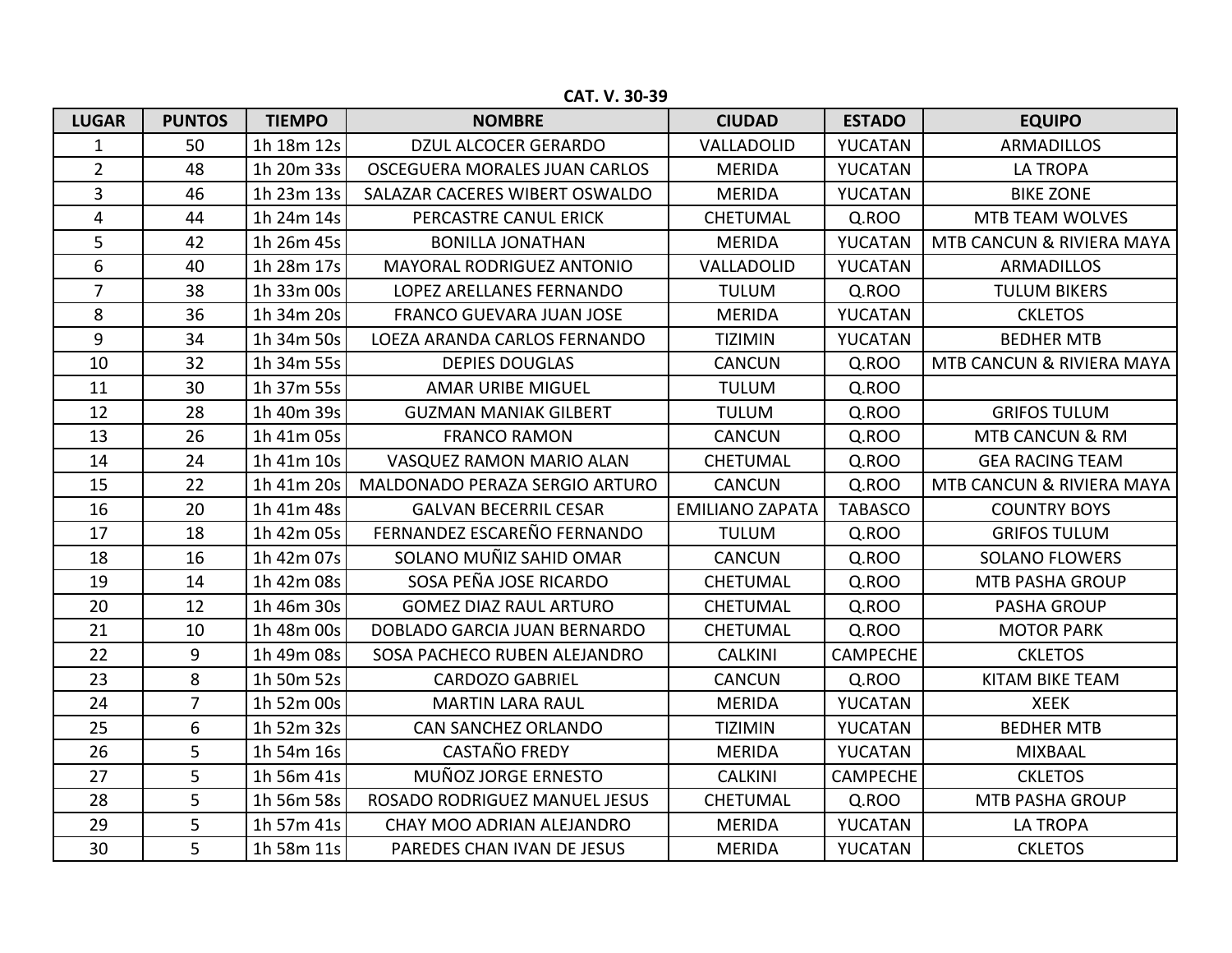| 31         | 5 | 1h 59m 53s | <b>CABRERA ROSAS ADRIAN</b>                  | <b>CAMPECHE</b>        | <b>CAMPECHE</b> | <b>MTB TITANES</b>        |
|------------|---|------------|----------------------------------------------|------------------------|-----------------|---------------------------|
| 32         | 5 | 2h 03m 12s | XIX CASTRO MARTIN AGUIRRE                    | <b>CHETUMAL</b>        | Q.ROO           | <b>MOTOR PARK</b>         |
| 33         | 5 | 2h 04m 43s | <b>GUERRERO GARCIA LUIS</b>                  | <b>MEXICO DF</b>       | <b>MEXICO</b>   | <b>GUERREROS MTB</b>      |
| 34         | 5 | 2h 05m 22s | <b>BRITO VARGAS MANUEL A.</b>                | <b>CHETUMAL</b>        | Q.ROO           | <b>MTB PASHA GROUP</b>    |
| 35         | 5 | 2h 07m 52s | EGEA SANCHEZ JOSE JOAQUIN                    | <b>CANCUN</b>          | Q.ROO           | MTB CANCUN & RIVIERA MAYA |
| 36         | 5 | 2h 15m 09s | SALAZAR SANCHEZ MAXIMO ETEIS                 | <b>MERIDA</b>          | YUCATAN         | <b>DIRT RIDERS</b>        |
| 37         | 5 | 2h 16m 42s | <b>MANZANILLA CEBALLOS URIEL</b>             | <b>MERIDA</b>          | YUCATAN         | <b>LA TROPA</b>           |
| 38         | 5 | 2h 16m 42s | PECH QUIJANO PEDRO                           | <b>CANCUN</b>          | Q.ROO           | MTB CANCUN & RIVIERA MAYA |
| 39         | 5 | 2h 18m 37s | DZIB CETZAL MARIO ALBERTO                    | <b>TIZIMIN</b>         | YUCATAN         | <b>BEDHER MTB</b>         |
| 40         | 5 |            | 2h 20m 37s   NOVELO HERNANDEZ JUAN GUALBERTO | <b>MERIDA</b>          | <b>YUCATAN</b>  | <b>LA TROPA</b>           |
| 41         | 5 | 2h 24m 31s | <b>FERNANDEZ MAY LUIS MANUEL</b>             | <b>HALACHO</b>         | YUCATAN         | <b>CKLETOS</b>            |
| 42         | 5 | 2h 32m 32s | SIERRA ZETINA JOSE ISRAEL                    | <b>MERIDA</b>          | YUCATAN         | <b>DRAMA BIKERS</b>       |
| 43         | 5 | 2h 32m 40s | PEON MEDINA JORGE                            | <b>MERIDA</b>          | YUCATAN         | <b>BICICHOBIS</b>         |
| 44         | 5 | 2h 38m 43s | <b>ITZA CACH HUGO MANUEL</b>                 | <b>TICUL</b>           | YUCATAN         | <b>DIRT RIDERS</b>        |
| 45         | 5 | 2h 46m 21s | SANDOVAL VALDES JOSE                         | <b>MERIDA</b>          | YUCATAN         | <b>SAK BEH MTB</b>        |
| <b>DNF</b> |   |            | AKE BRAGA ROBERTO ANTONIO                    | <b>MERIDA</b>          | YUCATAN         | <b>LOBOS TIZIMIN</b>      |
| <b>DNF</b> |   |            | <b>BORRAS CHAN FERNANDO</b>                  | <b>MERIDA</b>          | YUCATAN         | <b>GRIFO BIKES</b>        |
| <b>DNF</b> |   |            | CARCAÑO AYALA CARLOS ROMEO                   | <b>CALKINI</b>         | <b>CAMPECHE</b> | <b>REALES MTB</b>         |
| <b>DNF</b> |   |            | ESCAMILLA SONDA LUIS ALFREDO                 | <b>CAMPECHE</b>        | <b>CAMPECHE</b> | <b>TITANES</b>            |
| <b>DNF</b> |   |            | EUAN QUIJANO LUIS ENRIQUE                    | <b>MERIDA</b>          | YUCATAN         | <b>LA TROPA</b>           |
| <b>DNF</b> |   |            | <b>GALVAN BECERRIL GASTON</b>                | <b>EMILIANO ZAPATA</b> | <b>TABASCO</b>  | <b>COUNTRY BOYS</b>       |
| <b>DNF</b> |   |            | <b>GARCIA RAMIREZ MARTIN LEONEL</b>          | <b>MERIDA</b>          | YUCATAN         | <b>PANTERAS</b>           |
| <b>DNF</b> |   |            | <b>GONZALES CONTRERAS DANIEL ELIAS</b>       | VALLADOLID             | <b>YUCATAN</b>  | <b>BIKKERS ZACI</b>       |
| <b>DNF</b> |   |            | <b>HAU URIBE MANUEL</b>                      | <b>MERIDA</b>          | YUCATAN         | <b>DIRT RIDERS</b>        |
| <b>DNF</b> |   |            | RODRIGUEZ PEREZ SERGIO                       | <b>MERIDA</b>          | <b>YUCATAN</b>  | <b>DIRT RIDERS</b>        |
| <b>DNF</b> |   |            | <b>TORRES CAMARA MIGUEL ANGEL</b>            | <b>OXKUTZCAB</b>       | YUCATAN         | <b>OXBIKERS</b>           |
| <b>DNS</b> |   |            | <b>GIL LORIA MANUEL</b>                      | <b>MERIDA</b>          | <b>YUCATAN</b>  | <b>DIRT RIDERS</b>        |
| <b>DNS</b> |   |            | HERNANDEZ SANCHEZ MIGUEL ANGEL               | <b>CANCUN</b>          | Q.ROO           | MTB CANCUN & RIVIERA MAYA |
| <b>DNS</b> |   |            | SANCHEZ MEX NICOLAS                          | <b>CAMPECHE</b>        | <b>CAMPECHE</b> | <b>HORMIGONES MTB</b>     |
| <b>DNS</b> |   |            | <b>SOLIS RIVERO HECTOR JAVIER</b>            | <b>MERIDA</b>          | YUCATAN         | <b>LA TROPA</b>           |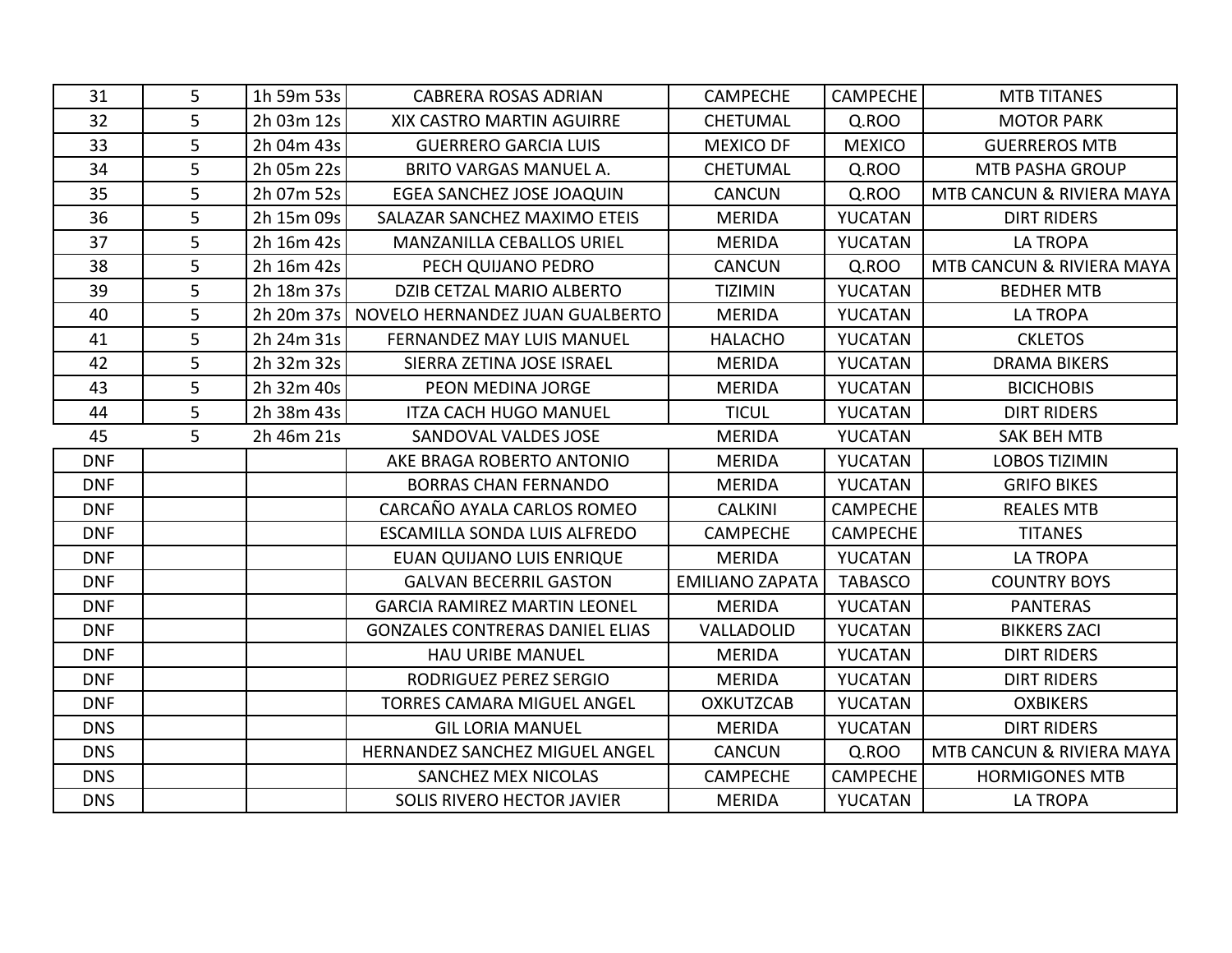|                | <b>CAT V 40-49</b> |               |                                 |                  |                 |                |                           |  |  |  |  |  |
|----------------|--------------------|---------------|---------------------------------|------------------|-----------------|----------------|---------------------------|--|--|--|--|--|
| <b>LUGAR</b>   | <b>PUNTOS</b>      | <b>TIEMPO</b> | <b>NOMBRE</b>                   | <b>CIUDAD</b>    | <b>ESTADO</b>   | <b>PAIS</b>    | <b>EQUIPO</b>             |  |  |  |  |  |
| $\mathbf{1}$   | 50                 | 1h 26m 15s    | <b>KRIPPER LUCIANO</b>          | <b>MERIDA</b>    | YUCATAN         | ARGENTINA      | <b>BLACK SHEEP</b>        |  |  |  |  |  |
| $\overline{2}$ | 48                 | 1h 26m 36s    | STEVANATO ADRIANO JOSE          | COATZACOALCOS    | VERACRUZ        | <b>MEXICO</b>  |                           |  |  |  |  |  |
| 3              | 46                 | 1h 27m 08s    | <b>SUASTE LOPEZ ROSENDO</b>     | <b>MERIDA</b>    | YUCATAN         | <b>MEXICO</b>  | <b>SAKBEH MTB</b>         |  |  |  |  |  |
| 4              | 44                 | 1h 34m 32s    | <b>ESTRELLA ANELL SANTIAGO</b>  | CAMPECHE         | <b>CAMPECHE</b> | <b>MEXICO</b>  | <b>FOX EXTREME</b>        |  |  |  |  |  |
| 5              | 42                 | 1h 34m 50s    | ALVARADO CISNEROS LEOBARDO      | <b>MERIDA</b>    | YUCATAN         | <b>MEXICO</b>  | <b>BICICHOBIS</b>         |  |  |  |  |  |
| 6              | 40                 | 1h 36m 20s    | <b>KNUVERS ELLEN</b>            | CANCUN           | Q.ROO           | <b>HOLANDA</b> | MTB CANCUN & RIVIERA MAYA |  |  |  |  |  |
| $\overline{7}$ | 38                 | 1h 37m 35s    | ALCOCER NEGROE ISRAEL           | <b>MERIDA</b>    | YUCATAN         | <b>MEXICO</b>  | <b>XEEK</b>               |  |  |  |  |  |
| 8              | 36                 | 1h 42m 57s    | CAMARA ARRIGUNAGA JAVIER        | <b>MERIDA</b>    | YUCATAN         | <b>MEXICO</b>  | <b>BICICHOBIS</b>         |  |  |  |  |  |
| 9              | 34                 | 1h 43m 04s    | VALDOVIAS EZQUIVEL PEDRO        | <b>CANCUN</b>    | Q.ROO           | <b>MEXICO</b>  | MKB ESTREME TEAM          |  |  |  |  |  |
| 10             | 32                 | 1h 48m 18s    | ZAMUDIO RODRIGUEZ GERARDO       | PLAYA DEL CARMEN | Q.ROO           | <b>MEXICO</b>  | MTB CANCUN & RIVIERA MAYA |  |  |  |  |  |
| 11             | 30                 | 1h 49m 01s    | SANCHEZ DIAZ JOSE ROMAN         | <b>CAMPECHE</b>  | <b>CAMPECHE</b> | <b>MEXICO</b>  | <b>FOX XTREME</b>         |  |  |  |  |  |
| 12             | 28                 | 1h 49m 52s    | CARDEÑA SAURI RICHARD IVAN      | <b>TIZIMIN</b>   | YUCATAN         | <b>MEXICO</b>  | <b>BEDHER MTB</b>         |  |  |  |  |  |
| 13             | 26                 | 1h 52m 33s    | MAGAÑA SUAREZ MARIO ARTURO      | <b>OXCUTZCAB</b> | YUCATAN         | <b>MEXICO</b>  | <b>OXBIKERS</b>           |  |  |  |  |  |
| 14             | 24                 | 1h 53m 33s    | ALBORNOZ CASTILLO JOSE E.       | CHETUMAL         | Q.ROO           | <b>MEXICO</b>  | MTB TEAM WOLVES           |  |  |  |  |  |
| 15             | 22                 | 1h 55m 57s    |                                 | <b>CALKINI</b>   | <b>CAMPECHE</b> | <b>MEXICO</b>  | <b>LOBOS MTB CALKINI</b>  |  |  |  |  |  |
| 16             | 20                 | 1h 56m 19s    | <b>ESTRADA NIETO FRANCISCO</b>  | CHETUMAL         | Q.ROO           | <b>MEXICO</b>  | <b>MTB PASHA GROUP</b>    |  |  |  |  |  |
| 17             | 18                 | 1h 56m 20     | <b>REGUERA VEGA RAUL</b>        | <b>MERIDA</b>    | YUCATAN         | <b>MEXICO</b>  | <b>DIRT RIDERS</b>        |  |  |  |  |  |
| 18             | 16                 | 1h 56m 56s    | PEON MEDINA DANIEL ALEJANDRO    | <b>MERIDA</b>    | YUCATAN         | <b>MEXICO</b>  | <b>BICICHOBIS</b>         |  |  |  |  |  |
| 19             | 14                 | 2h 04m 28s    | <b>QUINTANA SANTOS FERNANDO</b> | CHETUMAL         | Q.ROO           | <b>MEXICO</b>  | <b>PASHA GROUP</b>        |  |  |  |  |  |
| 20             | 12                 | 2h 04m 39s    | CARDEÑA SAURI BEDHER SAJID      | <b>TIZIMIN</b>   | YUCATAN         | <b>MEXICO</b>  | <b>BEDHER MTB</b>         |  |  |  |  |  |
| 21             | 10                 | 2h 05m 33s    | LARA MENA JAVIER EDUARDO        | <b>MERIDA</b>    | YUCATAN         | <b>MEXICO</b>  | <b>XEEK</b>               |  |  |  |  |  |
| 22             | 9                  | 2h 07m 26s    | VARGAS PEREZ ENRRIQUE ALEJANDRO | CHETUMAL         | Q.ROO           | <b>MEXICO</b>  | <b>MTB PASHA GROUP</b>    |  |  |  |  |  |
| 23             | 8                  | 2h 07m 45s    | BERMUDEZ MARTINEZ RAUL          | AKUMAL           | Q.ROO           | <b>MEXICO</b>  | MTB CANCUN & RIVIERA MAYA |  |  |  |  |  |
| 24             | $\overline{7}$     | 2h 08m 12s    | CASTAÑEDA MEDINA JUAN DIEGO     | <b>MERIDA</b>    | YUCATAN         | <b>MEXICO</b>  | <b>BICICHOBIS</b>         |  |  |  |  |  |
| 25             | 6                  | 2h 10m 26s    | RAMIRES ACOSTA CARLOS GERMAN    | <b>BECAL</b>     | <b>CAMPECHE</b> | <b>MEXICO</b>  | <b>REALES MTB CALKINI</b> |  |  |  |  |  |
| 26             | 5                  | 2h 28m 33s    | <b>CARDENAS ALBERTO</b>         | <b>CANCUN</b>    | Q.ROO           | <b>HOLANDA</b> | MTB CANCUN & RIVIERA MAYA |  |  |  |  |  |
| 27             | 5                  | 2h 30m 22s    | <b>ESCALANTE REYES JULIO</b>    | <b>MERIDA</b>    | YUCATAN         | <b>MEXICO</b>  | LA TROPA                  |  |  |  |  |  |
| 28             | 5                  | 2h 33m 29s    | ZUÑIGA RIVAS HERIBERTO          | <b>MERIDA</b>    | YUCATAN         | <b>MEXICO</b>  |                           |  |  |  |  |  |
| 29             | 5                  | 2h 50m 07s    | NIC COLONA ROBERT A             | <b>OXCUTZCAB</b> | YUCATAN         | <b>MEXICO</b>  | <b>OXBIKERS</b>           |  |  |  |  |  |
| 30             | 5                  | 2h 50m 37s    | MILAN CABRERA EFRAIN            | <b>CANCUN</b>    | Q.ROO           | <b>MEXICO</b>  | KITAM BIKE TEAM           |  |  |  |  |  |
| <b>DNF</b>     | $\mathbf{1}$       |               | ANGULO ALBA LUIS ALFONSO        | <b>CAMPECHE</b>  | <b>CAMPECHE</b> | <b>MEXICO</b>  | <b>TRANSITION</b>         |  |  |  |  |  |
| <b>DNF</b>     | $\mathbf{1}$       |               | CAAMAL MUKUL JUAN REGINALDO     | <b>MERIDA</b>    | YUCATAN         | <b>MEXICO</b>  | <b>XEEK</b>               |  |  |  |  |  |
| <b>DNF</b>     | $\mathbf{1}$       |               | CEN SALAZAR EIOIN DE JESUS      | <b>CHETUMAL</b>  | Q.ROO           | <b>MEXICO</b>  | <b>MOTOR PARK</b>         |  |  |  |  |  |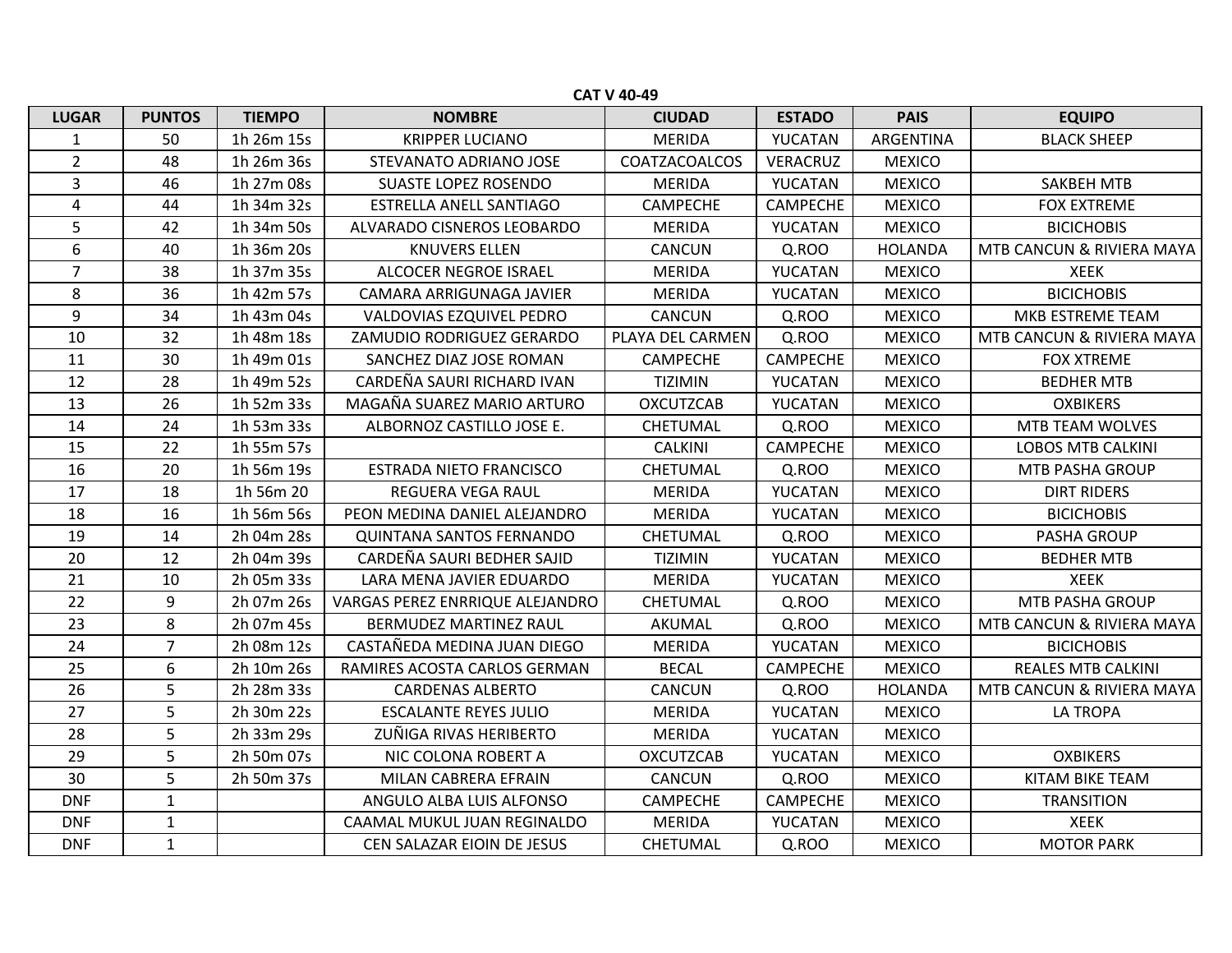| <b>DNF</b> |  | <b>SEIJO JOSE</b>                   | MERIDA        | <b>CAMPECHE</b> | <b>MEXICO</b> |                     |
|------------|--|-------------------------------------|---------------|-----------------|---------------|---------------------|
| <b>DNS</b> |  | SMARTINES EDUARDO<br><b>PAREDES</b> | <b>MERIDA</b> | YUCATAN         | <b>MEXICO</b> | <b>DIRT RIDERS</b>  |
| <b>DNS</b> |  | SOSA<br><b>TRUJEUQE MILTON</b>      | <b>TICUL</b>  | YUCATAN         | <b>MEXICO</b> | <b>VAIKER TIKUL</b> |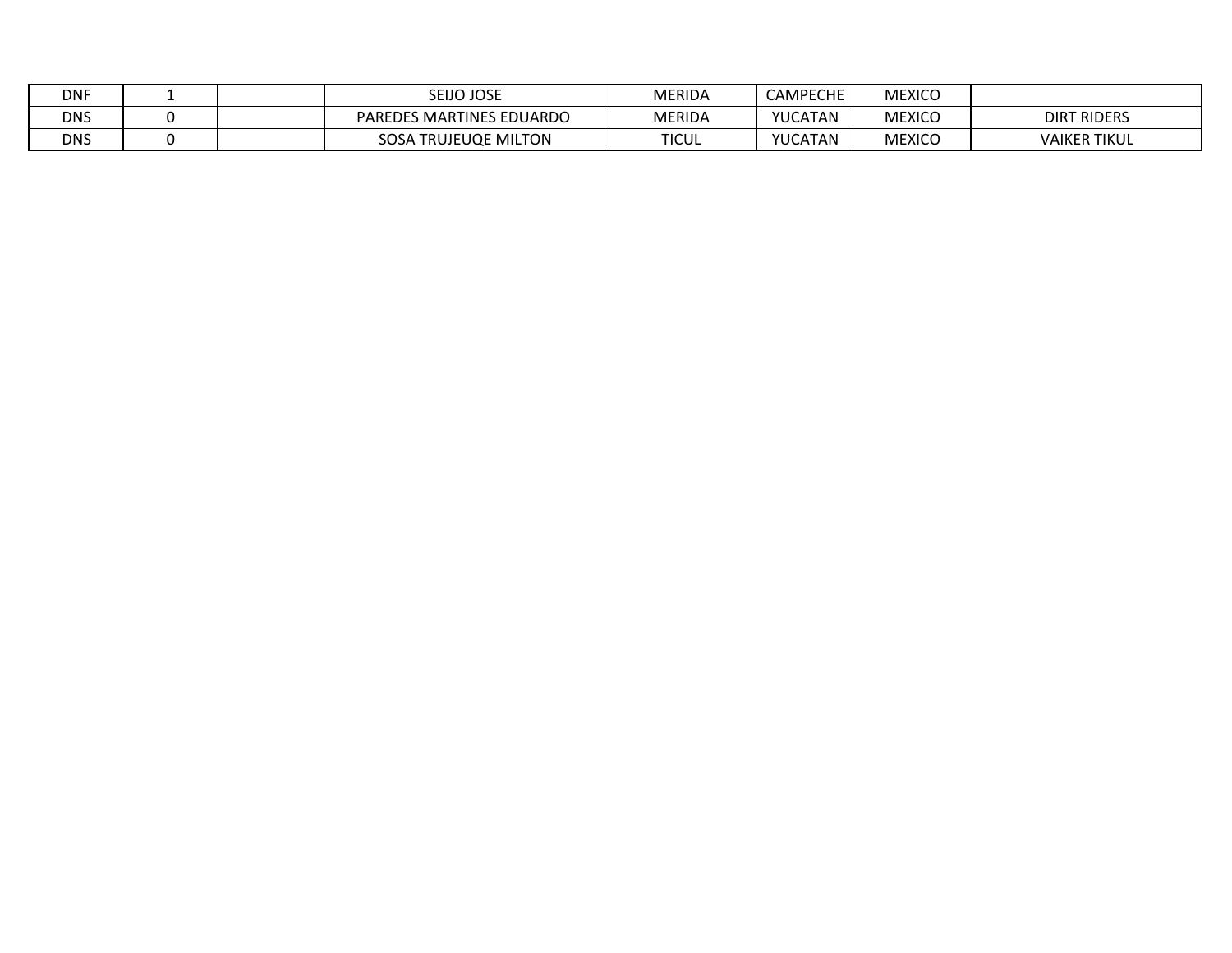|                |               |               | <b>CAT. V 50-59</b>                   |                   |                |                           |
|----------------|---------------|---------------|---------------------------------------|-------------------|----------------|---------------------------|
| <b>LUGAR</b>   | <b>PUNTOS</b> | <b>TIEMPO</b> | <b>NOMBRE</b>                         | <b>CIUDAD</b>     | <b>ESTADO</b>  | <b>EQUIPO</b>             |
|                | 50            | 47m 46s       | RIOS CERVERA CARLOS ALFREDO           | <b>MERIDA</b>     | <b>YUCATAN</b> | <b>BICI CHOBIS</b>        |
| $\overline{2}$ | 48            | 50m 32s       | <b>VALENCIA PENICHE MARIO ALBERTO</b> | <b>MERIDA</b>     | <b>YUCATAN</b> | <b>XEEK MTB CLUB</b>      |
| $\overline{3}$ | 46            | 55m 57s       | <b>DOBLADO DZUL FILIBERTO</b>         | <b>CHETUMAL</b>   | Q.ROO          | <b>MOTOR PARK</b>         |
| 4              | 44            | 56m 04s       | <b>SANCHEZ CABRERA TOMAS</b>          | <b>CHETUMAL</b>   | Q.ROO          | <b>RUEDA LIBRE MTB XC</b> |
| 5 <sup>5</sup> | 40            | 56m 32s       | CANO SIERRA EDILBERTO EFRAIN          | <b>CHETUMAL</b>   | Q.ROO          | <b>MOTOR PARK</b>         |
| 6              | 42            | 59m 52s       | <b>CISNEROS ADRIAN</b>                | <b>CANCUN</b>     | Q.ROO          | MTB CANCUN & RIVIERA MAYA |
| 7              | 38            | 1h 00m 06s    | PALMA PEREZ JORGE EDUARDO             | <b>CANCUN</b>     | Q.ROO          | MTB CANCUN & RIVIERA MAYA |
| 8              | 36            | 1h 07m 07s    | <b>CABRILLA TORRES RICARDO</b>        | <b>CANCUN</b>     | Q.ROO          | MTB CANCUN & RIVIERA MAYA |
| 9              | 34            | 1h 07m 21s    | RODRIGUEZ BORGES FRANCISCO            | <b>MERIDA</b>     | <b>YUCATAN</b> | <b>BICI CHOBIS</b>        |
| 10             | 32            | 1h 08m 31s    | BARBACHANO AYORA TULIO                | <b>CANCUN</b>     | Q.ROO          | MTB CANCUN & RIVIERA MAYA |
| 11             | 30            | 1h 17m 16s    | <b>RUIZ MARTIN JOSE LUIS</b>          | <b>VALLADOLID</b> | <b>YUCATAN</b> | <b>ARMADILLOS MTB</b>     |
| <b>DNF</b>     | 1             |               | CASTILLO VILLANUEVA MAURO MARTIN      | <b>CHETUMAL</b>   | Q.ROO          |                           |
| <b>DNF</b>     | 1             |               | CERVERA HERRERA AVELINO               | <b>MERIDA</b>     | <b>YUCATAN</b> | <b>XEEK</b>               |
| <b>DNF</b>     |               |               | <b>CERVERA HERRERA GABRIEL</b>        | <b>MERIDA</b>     | <b>YUCATAN</b> | <b>XEEK MTB CLUB</b>      |
| <b>DNF</b>     | 1             |               | RIVAS DELGADO LENNIN PASTOR           | <b>MERIDA</b>     | <b>YUCATAN</b> | <b>XEEK MTB CLUB</b>      |
| <b>DNF</b>     | 1             |               | <b>CERVERA HERRERA MIGUEL ANGEL</b>   | <b>MERIDA</b>     | <b>YUCATAN</b> | <b>XEEK MTB CLUB</b>      |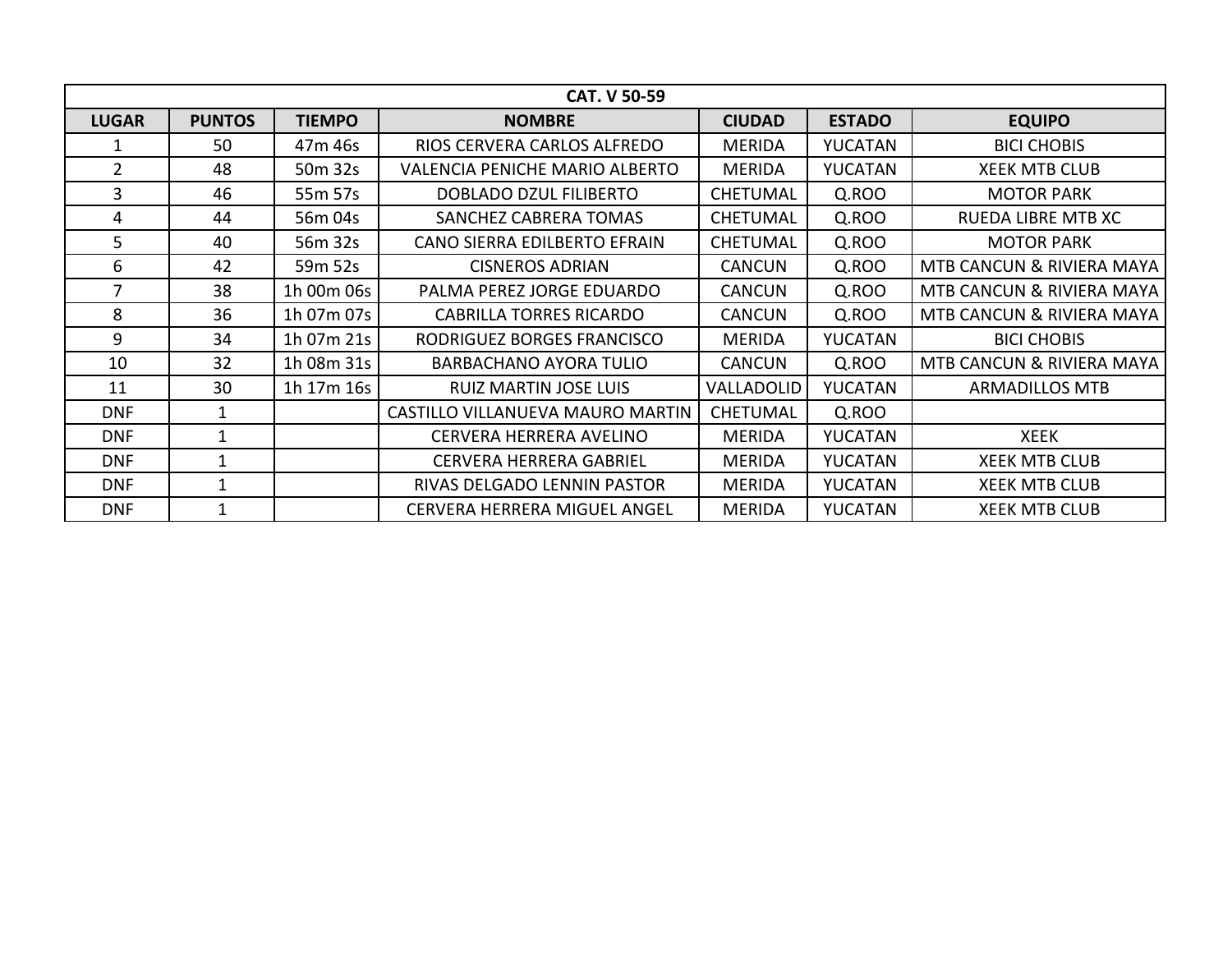|              | CAT. V. 60+   |                |                                |                 |                 |                            |  |  |  |  |  |  |
|--------------|---------------|----------------|--------------------------------|-----------------|-----------------|----------------------------|--|--|--|--|--|--|
| <b>LUGAR</b> | <b>PUNTOS</b> | <b>TIEMPO</b>  | <b>NOMBRE</b>                  | <b>CIUDAD</b>   | <b>ESTADO</b>   | <b>EQUIPO</b>              |  |  |  |  |  |  |
|              | 50            | 51m 59s        | IGUEDEA ALBERTO                | <b>CANCUN</b>   | Q.ROO           | <b>MTB CANCUN &amp; RM</b> |  |  |  |  |  |  |
|              | 48            | <b>58m 30s</b> | <b>IMEX MATOS PABLO EMILIO</b> | <b>CAMPECHE</b> | <b>CAMPECHE</b> | <b>HORMIGONES KINHA</b>    |  |  |  |  |  |  |
|              | 46            | 11h 10m 18s    | CASTAÑEDA JOSE ANTONIO         | <b>CHETUMAL</b> | Q.ROO           |                            |  |  |  |  |  |  |
|              | 44            | $\ln 11m$ 18s  |                                | <b>CALKINI</b>  | <b>CAMPECHE</b> | <b>LOBOS MTB CALKINI</b>   |  |  |  |  |  |  |
|              | 42            |                | 11h 33m 23s IWEJEBE ABRAHAM    | <b>MERIDA</b>   | <b>YUCATAN</b>  | <b>YUCABIKERS</b>          |  |  |  |  |  |  |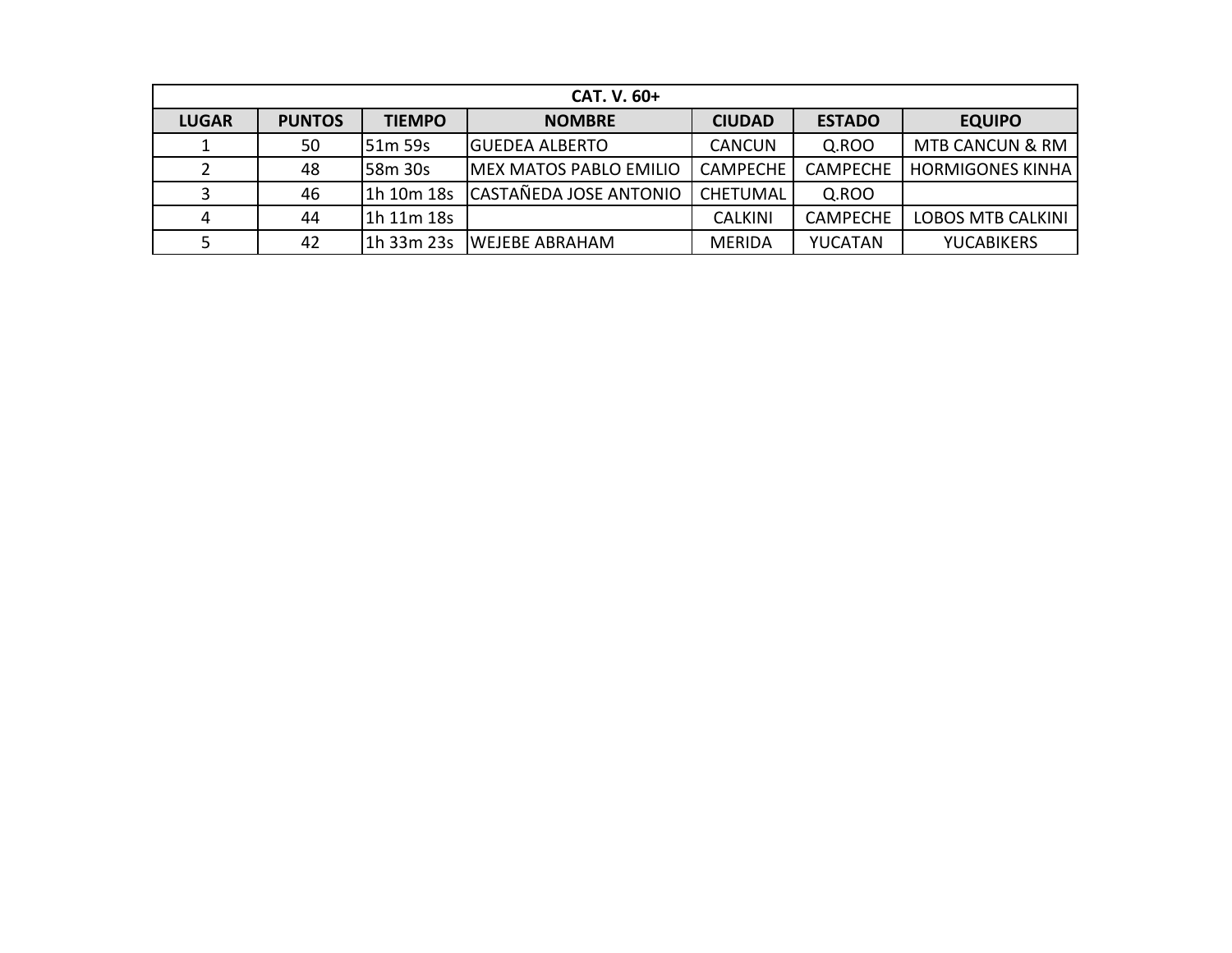|              | <b>FEMNENIL INTERMEDIA</b> |               |                                |                  |                 |                            |  |  |  |  |  |
|--------------|----------------------------|---------------|--------------------------------|------------------|-----------------|----------------------------|--|--|--|--|--|
| <b>LUGAR</b> | <b>PUNTOS</b>              | <b>TIEMPO</b> | <b>NOMBRE</b>                  | <b>CIUDAD</b>    | <b>ESTADO</b>   | <b>EQUIPO</b>              |  |  |  |  |  |
|              | 50                         | 56m 40s       | CERVERA AZARCOYA VALERIA       | <b>MERIDA</b>    | <b>YUCATAN</b>  | <b>XEEK</b>                |  |  |  |  |  |
| 2            | 48                         | 1h 01m 46s    | ROMERO VASQUEZ ZULEYMA         | VALLADOLID       | <b>YUCATAN</b>  | <b>BIKERS ZACI</b>         |  |  |  |  |  |
| 3            | 46                         | 1h 02m 04s    | <b>SALVADOR ANGELINA</b>       | <b>CANCUN</b>    | Q.ROO           | <b>KITAM BIKE TEAM</b>     |  |  |  |  |  |
| 4            | 44                         | 1h 05m 23s    | PEREZ HERNANDEZ ADY LORENA     | PLAYA DEL CARMEN | Q.ROO           | <b>BIKERS ZACI</b>         |  |  |  |  |  |
| 5.           | 42                         | 1h 08m 13s    | <b>MARIELY GONZALES</b>        | <b>MERIDA</b>    | <b>YUCATAN</b>  | <b>BIKE ZONE</b>           |  |  |  |  |  |
| 6            | 40                         | 1h 14m 16s    | DE DIOS GONZALEZ KARLA A.      | <b>CAMPECHE</b>  | <b>CAMPECHE</b> | <b>MTB CAMPECHE</b>        |  |  |  |  |  |
|              | 38                         | 1h 17m 15s    | LANDAES MORALES CLAUDIA ANDREA | <b>MERIDA</b>    | YUCATAN         | <b>MIXBAAL</b>             |  |  |  |  |  |
| 8            | 36                         | 1h 22m 54s    | LIZAMA NOVELO LAURA B.         | <b>MERIDA</b>    | <b>YUCATAN</b>  | <b>XEEK</b>                |  |  |  |  |  |
| 9            | 34                         | 1h 33m 41s    | CANTO NUÑEZ DIANA              | <b>MERIDA</b>    | <b>YUCATAN</b>  | <b>XEEK</b>                |  |  |  |  |  |
| 10           | 32                         | 1h 42m 22s    | <b>AVALOS JOHANA</b>           | <b>CANCUN</b>    | Q.ROO           | <b>MTB CANCUN &amp; RM</b> |  |  |  |  |  |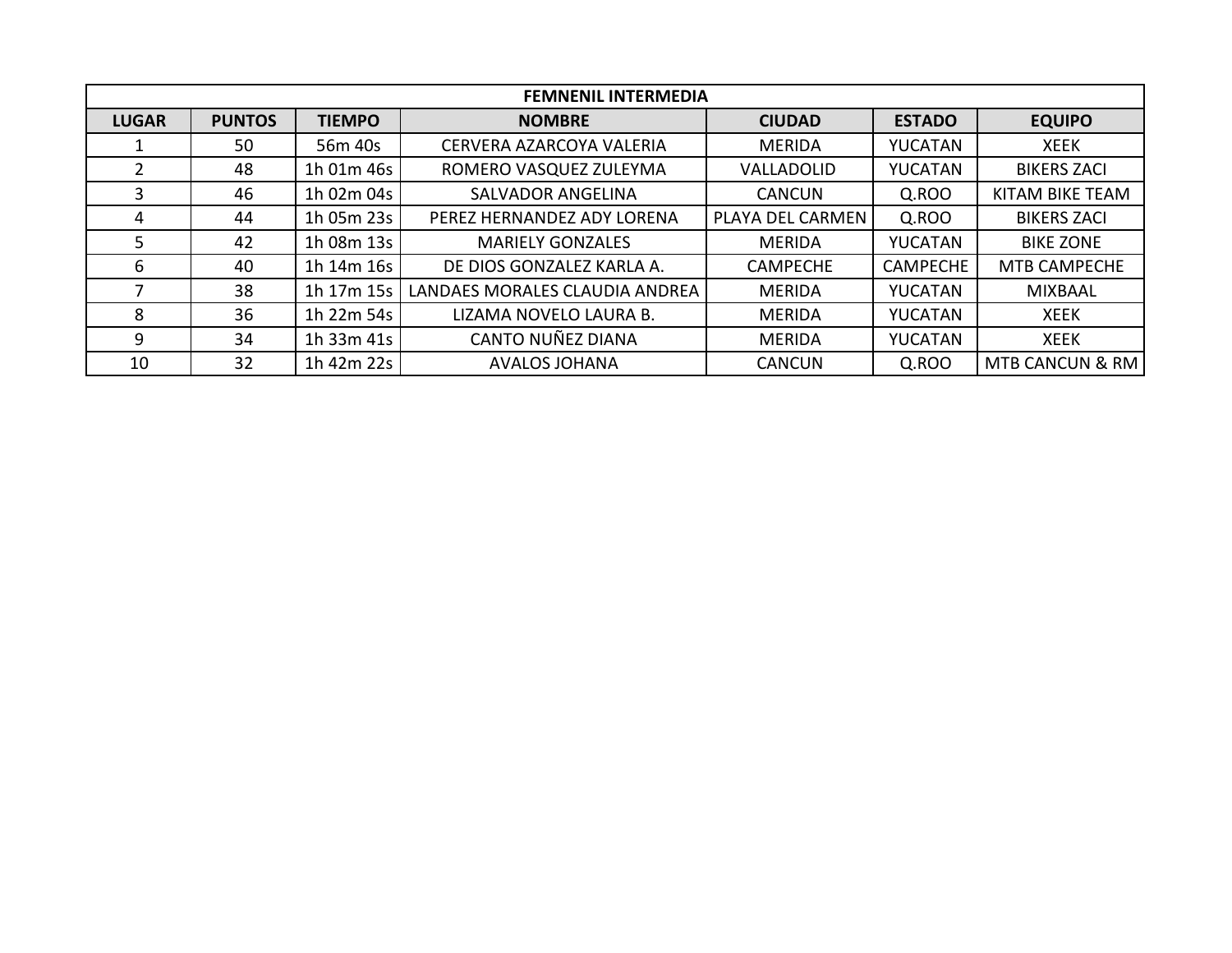| <b>PRINCIPIANTES VARONIL</b> |               |                                   |                       |                   |                                 |  |  |
|------------------------------|---------------|-----------------------------------|-----------------------|-------------------|---------------------------------|--|--|
| <b>LUGAR</b>                 | <b>TIEMPO</b> | <b>NOMBRE</b>                     | <b>CIUDAD</b>         | <b>ESTADO</b>     | <b>EQUIPO</b>                   |  |  |
| $\mathbf 1$                  | 40m 49s       |                                   | <b>CALKINI</b>        | <b>CAMPECHE</b>   | <b>LOBOS MTB CALKINI</b>        |  |  |
| $\overline{2}$               | 41m 21s       | <b>CORDOVA QUINTERO CESAR</b>     | <b>CHETUMAL</b>       | Q.ROO             |                                 |  |  |
| $\overline{3}$               | 45m 18s       | VILLAGOMEZ RODRIGUEZ DAVID ALONSO | <b>CHETUMAL</b>       | Q.ROO             | <b>MOTOR PARK</b>               |  |  |
| $\overline{\mathbf{4}}$      | 46m 31s       | <b>BALBOA GUZMAN EDUARDO</b>      | <b>CAMPECHE</b>       | <b>CAMPECHE</b>   | <b>MTB TITANES</b>              |  |  |
| 5                            | 49m 48s       | MARTINEZ PECH JULIO V             | <b>CHETUMAL</b>       | Q.ROO             | <b>MOTOR PARK</b>               |  |  |
| 6                            | 50m 23s       |                                   | <b>CALKINI</b>        | <b>CAMPECHE</b>   | <b>LOBOS MTB CALKINI</b>        |  |  |
| $\overline{7}$               | 54m 40s       | PAREDES VELUETA HAZIEL ALEXANDER  | <b>CAMPECHE</b>       | <b>CAMPECHE</b>   | <b>MTB CAMPECHE</b>             |  |  |
| 8                            | 55m 07s       | CASTILLO RAMIREZ JOAQUIN ARISTEO  | <b>CHETUMAL</b>       | Q.ROO             |                                 |  |  |
| 9                            | 55m 10s       | HU CANUL ALONSO                   | <b>BACALAR</b>        | Q.ROO             | <b>MTB-LAGON RIDERS BACALAR</b> |  |  |
| 10                           | 55m 33s       | <b>GARCIA SOLANO JOSUE</b>        | <b>CD. DEL CARMEN</b> | <b>CAMPECHE</b>   | <b>CHAMPIONS</b>                |  |  |
| 11                           | 55m 35s       | ARDISSON ZAMORA FERNANDO          | SALAMANCA             | <b>GUANAJUATO</b> |                                 |  |  |
| 12                           | 56m 03s       | DELGADO DZIB MANUEL DEL JESUS     | <b>CANCUN</b>         | Q.ROO             | <b>PASTORITOS</b>               |  |  |
| 13                           | 56m 33s       | <b>FAJARDO VALDEZ LUIS DANIEL</b> | <b>MERIDA</b>         | YUCATAN           | S/E                             |  |  |
| 14                           | 56m 41s       | <b>FLORES PACHECO SANTIAGO</b>    | <b>MERIDA</b>         | YUCATAN           | S/E                             |  |  |
| 15                           | 57m 34s       | DEL VALLE GOMEZ CESAR AUGUSTO     | CD. DEL CARMEN        | <b>CAMPECHE</b>   |                                 |  |  |
| 16                           | 1h 00m 04s    | RAMIREZ JULIO CESAR               | $***$                 | $***$             | $***$                           |  |  |
| 17                           | 1h 00m 42s    | <b>SANCHEZ RAMIREZ INRI</b>       | $***$                 | $***$             | $***$                           |  |  |
| 18                           | 1h 01m 28s    | MAY CASTILLO SAMUEL               | <b>CAMPECHE</b>       | <b>CAMPECHE</b>   | MTB CAMPECHE                    |  |  |
| 19                           | 1h 02m 48s    | <b>HERNANDEZ SANCHEZ MIGUEL</b>   | $**$                  | $***$             | $***$                           |  |  |
| 20                           | 1h 05m 03s    | INTERIAN PEREZ RAFAEL EDUARDO     | <b>CALKINI</b>        | <b>CAMPECHE</b>   | <b>CKLETOS</b>                  |  |  |
| 21                           | 1h 06m 23s    | ROSADO PAMPLONA ROMAN             | <b>MERIDA</b>         | YUCATAN           | <b>PANTERAS</b>                 |  |  |
| 22                           | 1h 07m 33s    | <b>BUENFIL BALMES GERARDO</b>     | <b>CAMPECHE</b>       | <b>CAMPECHE</b>   | <b>TRANSITION SPOR</b>          |  |  |
| 23                           | 1h 08m 45s    | SOSA POLITO ALEJANDRO             | <b>VERACRUZ</b>       | <b>VERACRUZ</b>   | <b>PANTERAS</b>                 |  |  |
| 24                           | 1h 08m 58s    | <b>AGUIRRE PEREZ JULIO EFRAIN</b> | <b>MERIDA</b>         | YUCATAN           | <b>MOTOR PARK</b>               |  |  |
| 25                           | 1h 08m 58s    | HERRERA VAZQUEZ LUIS              | <b>CAMPECHE</b>       | <b>CAMPECHE</b>   | MTB CAMPECHE                    |  |  |
| 26                           | 1h 09m 45s    | COBA HERRERA DANIEL ALBERTO       | <b>CALKINI</b>        | <b>CAMPECHE</b>   | <b>CKLETOS</b>                  |  |  |
| 27                           | 1h 10m 08s    | <b>ABREGO HERNANDEZ SERGIO</b>    | <b>TULUM</b>          | Q.ROO             | <b>TULUM BIKERS</b>             |  |  |
| 28                           | 1h 14m 59s    | <b>CALDERON AVILA IAN</b>         | <b>CAMPECHE</b>       | <b>CAMPECHE</b>   |                                 |  |  |
| 29                           | 1h 15m 51s    | <b>VARGAS DANIEL</b>              | <b>CAMPECHE</b>       | <b>CAMPECHE</b>   | <b>TRANSITION SPOR</b>          |  |  |
| 30                           | 1h 15m 57s    | <b>CEBALLOS EDWAR</b>             | <b>CAMPECHE</b>       | <b>CAMPECHE</b>   | <b>TRANSITION SPOR</b>          |  |  |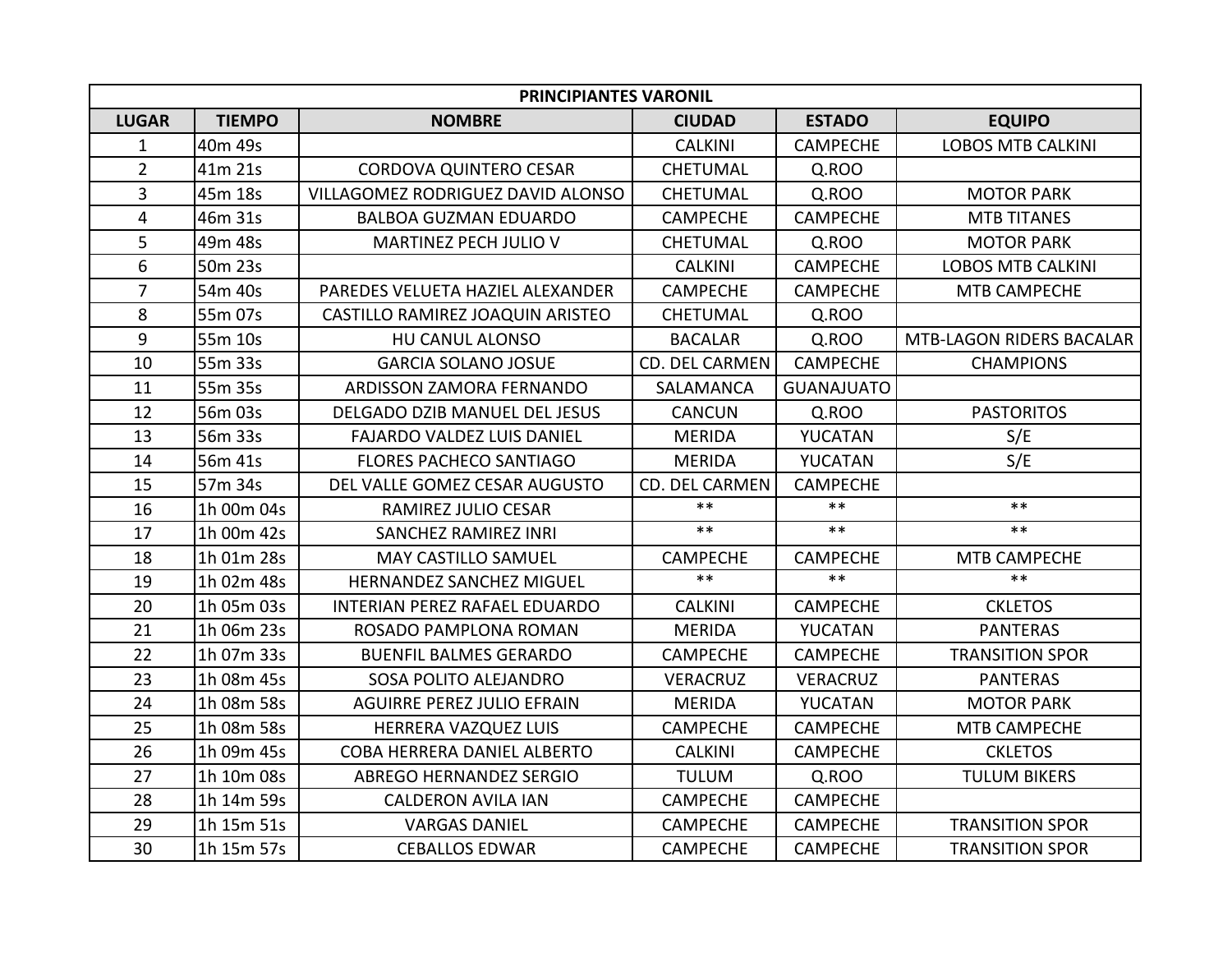| 31         | 1h 21m 34s | <b>HUCHIN SALINAS JULIO</b>         | <b>CAMPECHE</b> | <b>CAMPECHE</b> | <b>MTB CAMPECHE</b>           |
|------------|------------|-------------------------------------|-----------------|-----------------|-------------------------------|
| 32         | 1h 27m 56s | PRADO MONGE RUBEN IGNACIO           | <b>TULUM</b>    | Q.ROO           | S/E                           |
| 33         | 1h 29m 31s | EUAN ORDOÑEZ FRANCISCO A.           | <b>CALKINI</b>  | <b>CAMPECHE</b> | <b>REALES MTB</b>             |
| <b>DNF</b> |            | <b>BRITO CUEVAS DANIEL HUMBERTO</b> | <b>CAMPECHE</b> | <b>CAMPECHE</b> | <b>VISSION JAGUARES</b>       |
| <b>DNF</b> |            | <b>CUEVAS ACOSTA SERGIO EUGENIO</b> | <b>CALKINI</b>  | <b>CAMPECHE</b> | <b>REALES MTB</b>             |
| <b>DNF</b> |            | <b>CUEVAS MIJANGOS RAFAEL JOSE</b>  | <b>CALKINI</b>  | <b>CAMPECHE</b> | <b>CKLETOS</b>                |
| <b>DNF</b> |            | <b>HERNANDEZ IVAN</b>               | <b>CANCUN</b>   | Q.ROO           |                               |
| <b>DNF</b> |            | LOEZA RODRIGUEZ EDER ARIEL          | <b>CAMPECHE</b> | <b>CAMPECHE</b> | <b>CKLETOS</b>                |
| <b>DNF</b> |            | TAX CHAN ROBERTO CANDELARIO         | <b>CAMPECHE</b> | <b>CAMPECHE</b> | S/E                           |
| <b>DNF</b> |            | <b>MIJANGOS AVILES JORGE</b>        | <b>CALKINI</b>  | <b>CAMPECHE</b> | <b>REALES MTB</b>             |
| <b>DNF</b> |            | <b>AMARO VALERIO FELIPE</b>         | <b>CHETUMAL</b> | Q.ROO           | <b>MTB GUERREROS CHETUMAL</b> |
| <b>DNS</b> |            | PAREDES VELUETA LEONARDO            | <b>CAMPECHE</b> | <b>CAMPECHE</b> | <b>MTB CAMPECHE</b>           |